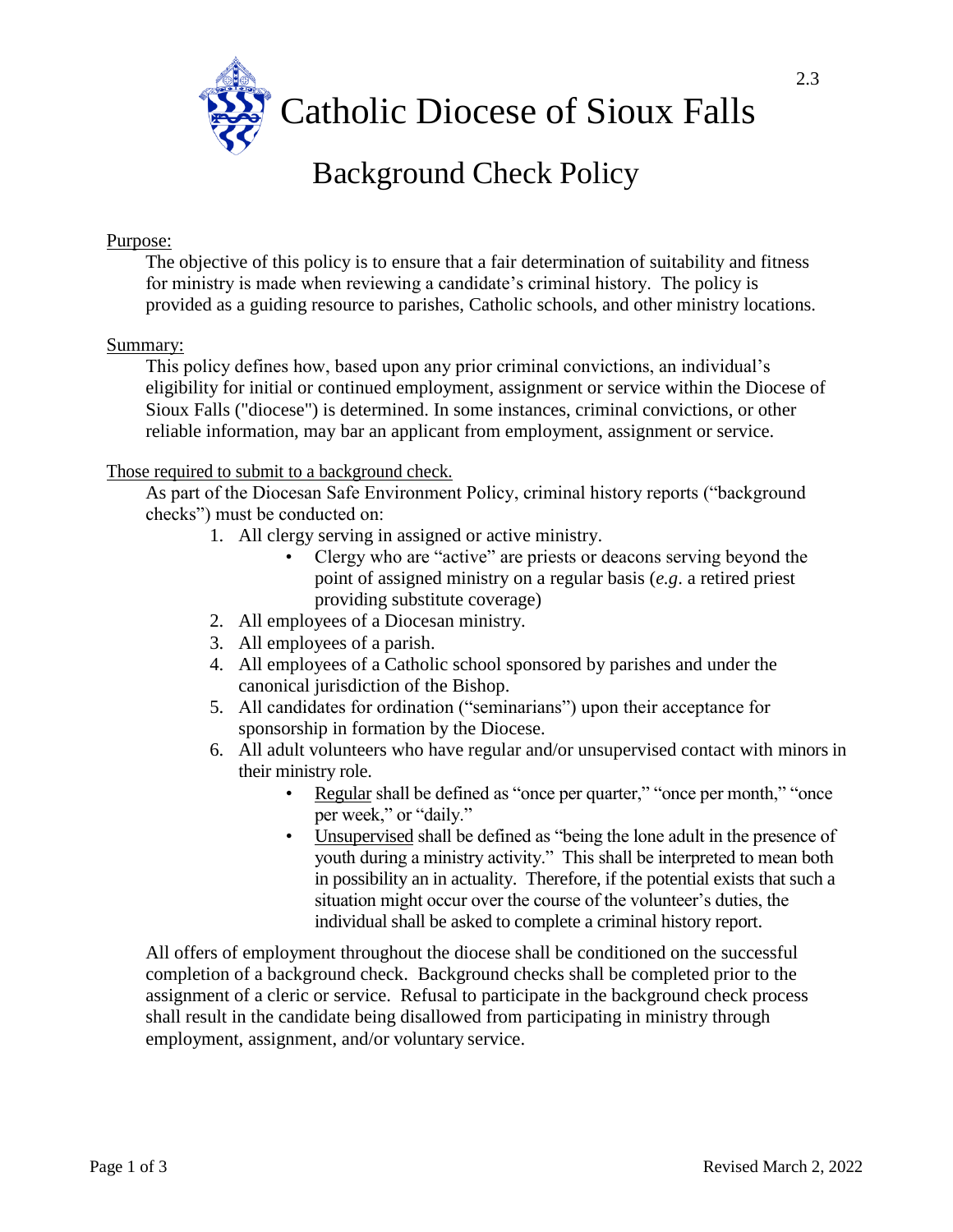## Frequency of Checks:

As a matter of surveillance and best practice, ongoing ministry responsibilities shall be conditioned on the occasional completion of renewal background checks. All adults continuing in ministry must have a "renewal check" completed *before* the seventh anniversary of their initial background check (every 6 years).

#### Scope of History Reports:

The following criminal databases shall be consulted when completing a criminal history report:

- Federal District Court
- South Dakota statewide
- Current South Dakota county of residence
- Previous counties of residence (non-South Dakota, up to 15 years previous), if applicable

#### Provider of History Reports:

- A. A qualified third-party vendor shall be used to assist the Diocese in this process. The vendor will be relied upon to furnish a secure platform by which personal identification information is provided for the purpose of conducting a thorough query of an individual's criminal history.
	- The vendor shall also furnish a secure mechanism by which the criminal history reports can be saved and accessed at a later date.
	- Only the most recent background check completed for a candidate shall be retained. All initial or prior renewal checks shall be discarded upon the completion of a subsequent renewal check.
- B. In those instances where South Dakota Law specifies a particular form of background check for new hires ("DCI-FBI checks"), the ministry location or school shall follow the requirements set forth in law.
	- The school or ministry location shall uphold all requirements set forth by law enforcement agencies for handling of the reports provided through the agency.
	- The school or ministry location shall provide the report to the Diocese through the Safe Environment Coordinator.

## Costs Associated with Criminal History Reports

The Diocese shall arrange to have all checks completed through a common vendor and to establish a uniform price for the reports. Costs associated with the vendor services along with fees associated with review of criminal records in the jurisdiction of the individual's current or prior residence shall be paid by the location where the individual will be carrying out the majority of his or her assignment. In cases where the ministry assignment is shared, locations shall share in the cost proportional to the amount of time dedicated to ministry.